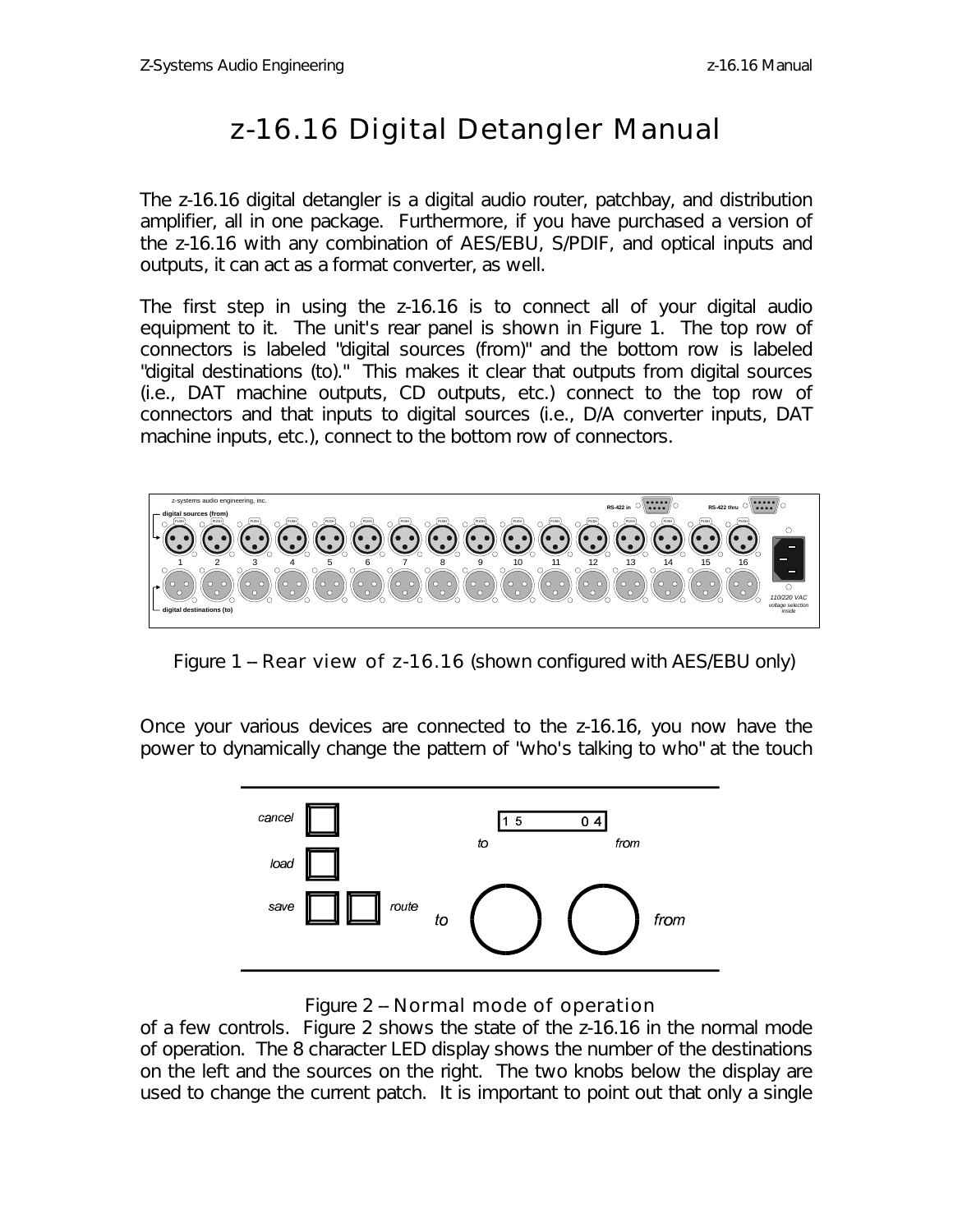source can be routed to a given destination. It is because of this that when changing the configuration, the user should rotate the to knob first and then change the from knob setting. In other words, suppose you wish to change the configuration so that destination 6 is being fed by source 1. The first step is to turn the to knob until the left hand side of the display reads "06." Then turn the from knob until the desired source is showing on the right hand side of the display, in this example it would read "01." The next step is to hit the route button. You will notice at this point that the LED display shows the word "Routing" for a brief moment. This is to let you know that your changes have been sent to the connection matrix.

In general, the procedure for connecting a source to a destination is as follows. First rotate the to knob until the desired destination is shown on the left hand side of the display. Then rotate the from knob to show the desired source on the right hand side of the display. Finally, hit the route button to make the connection. You may make as many changes as you want before hitting the route button.

The z-16.16 is also capable of being controlled through an RS-422 link to either the z-rrc hardware remote controller or PC or Mac software. To connect the z-16.16 detangler to any of these devices, attach the provided cable to the "RS-422 in" port on the rear of the unit. If more than one router are to be controlled in this manner, the user can daisy chain the control signals from one router to the next using the "RS-422 thru" port. The z-rrc hardware remote can control up to 4 different routers using ID numbers of 1 through 4 while the PC and Mac software can handle up to 16 routers. To change the ID of your z-16.16 detangler, press both the load and save buttons simultaneously. The LED will display "ID = 01." Rotate the Left knob until the ID number you wish to change the router to is displayed and then press the cancel button. Figure 3 shows the pin-out diagram for the "RS-422 in" and "RS-422 thru" ports.



## *Saving and loading presets*

A very useful feature of the z-16.16 is its ability to save and load preset configurations. To save a configuration once it has been set up, first hit the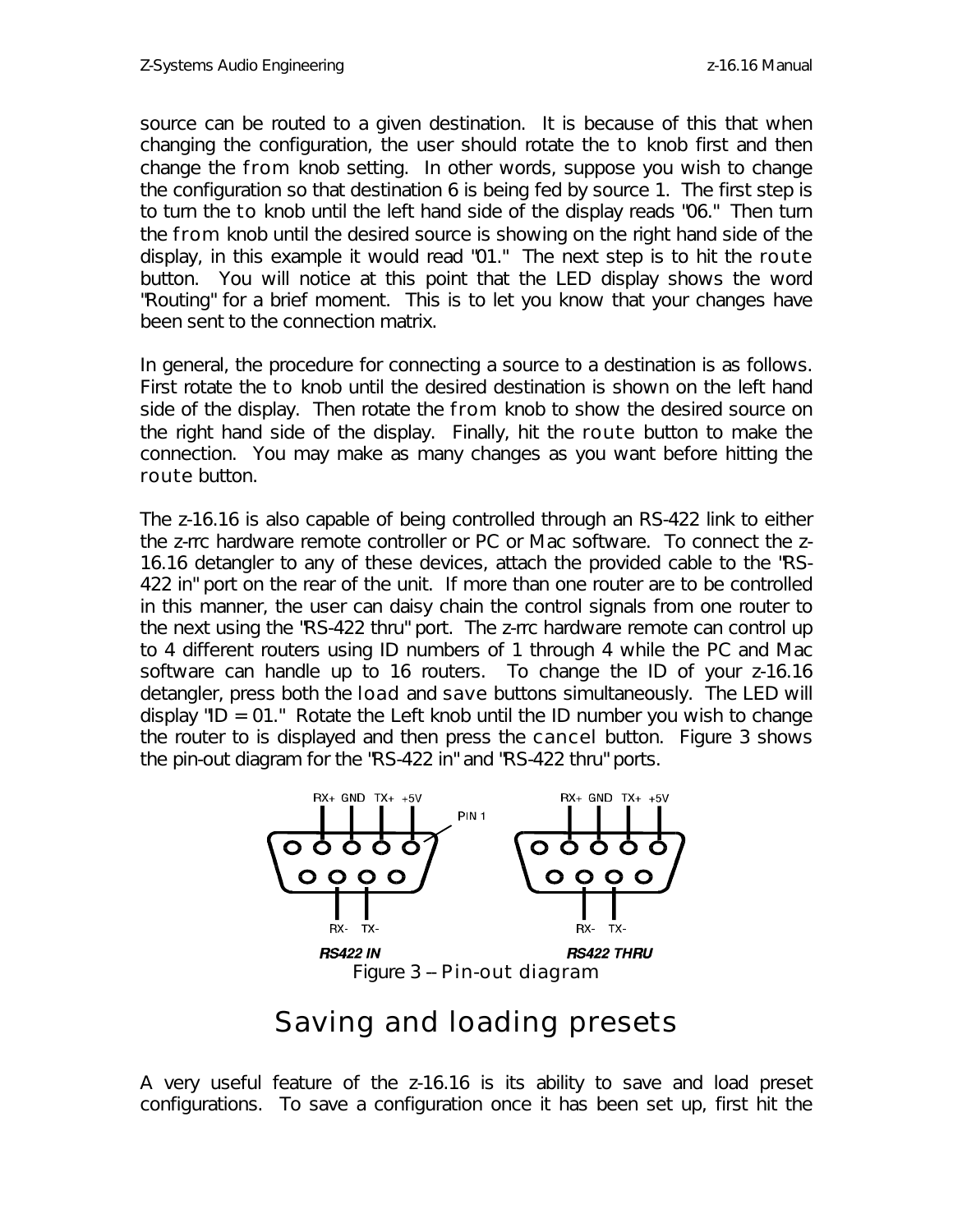save button. The z-16.16 in save mode is shown in Figure 3. Simply rotate the left knob to bring up the desired "patch" number (you have up to 50 storage locations) and then hit the save button again to finish the operation. To abort the save operation, just hit the cancel button. Hitting either save or cancel will return you to the normal mode of operation.



Figure 4 -- Save preset mode

To load a previously-saved configuration, first hit the load button. The z-16.16 in load mode is shown in Figure 4. Simply rotate the left knob to bring up the desired "patch" number and then hit the load button again to finish the operation. To abort the load operation, just hit the cancel button. Hitting either load or cancel will return you to the normal mode of operation. Notice that when you complete the load operation that the settings are not sent to the connection matrix. You must hit the route button to make the loaded preset take effect. Note: When you hit the route button, the current configuration is written to an internal store location automatically. When the z-16.16 is powered down and then turned back on again, this configuration is automatically loaded and sent to the connection matrix.



Figure 5 -- Load preset mode